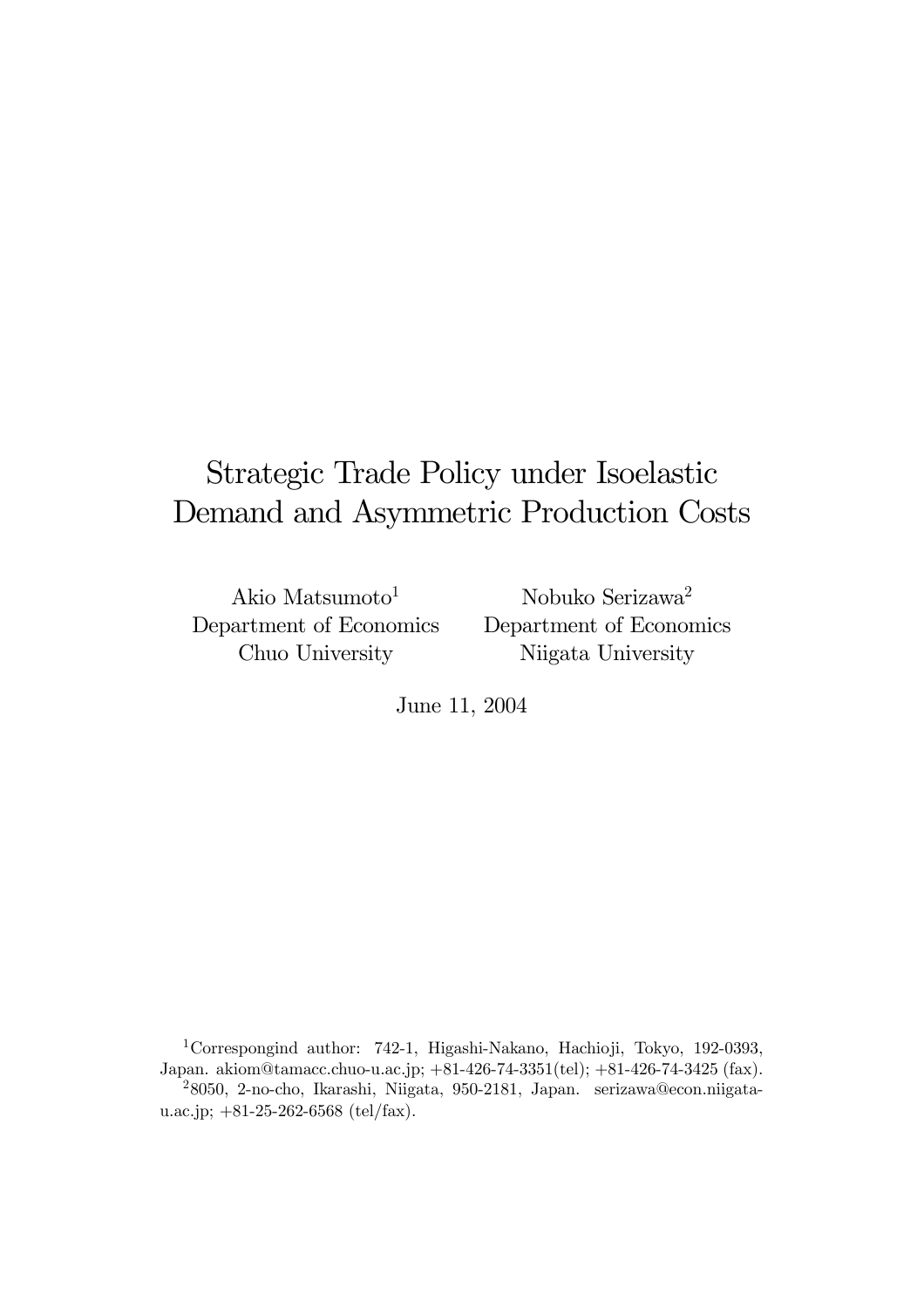#### Abstract

We demonstrate that whether a good of a rival firm is a strategic substitute or astrategic complement is endogenously determined when the market inverse demand is hyperbolic. The relative competitiveness, which is expressed by the ratio of firms' marginal costs, is the key determinant. We derive optimal trade policies, which are dependant upon the firms' form of strategic action. In particular, the optimal policy recommendation for the home government is to give an export subsidy to its firm if a choice variable of the foreign firm is a strategic substitute and to levy an export tax if it is a strategic complement.

#### Acknowledgement

Preliminary version of this paper was presented at the 43rd Annual Meeting of the Western Regional Science Association held in Maui, Hawaii, February 25-28, 2004 and an workshop on international trade held in Niigata, Japan, May 21, 2004. The authors wish to thank particiants, Kenneth E. Corey and Jota Ishikawa for comments. Akio Matsumoto is grateful for financial supports from Chuo University (Joint Research Grant, 0382) and the Japan Ministry of Education, Culture, Sports, Science and Technology (Grand-in-Aid for Scientific Research (B), 15330037).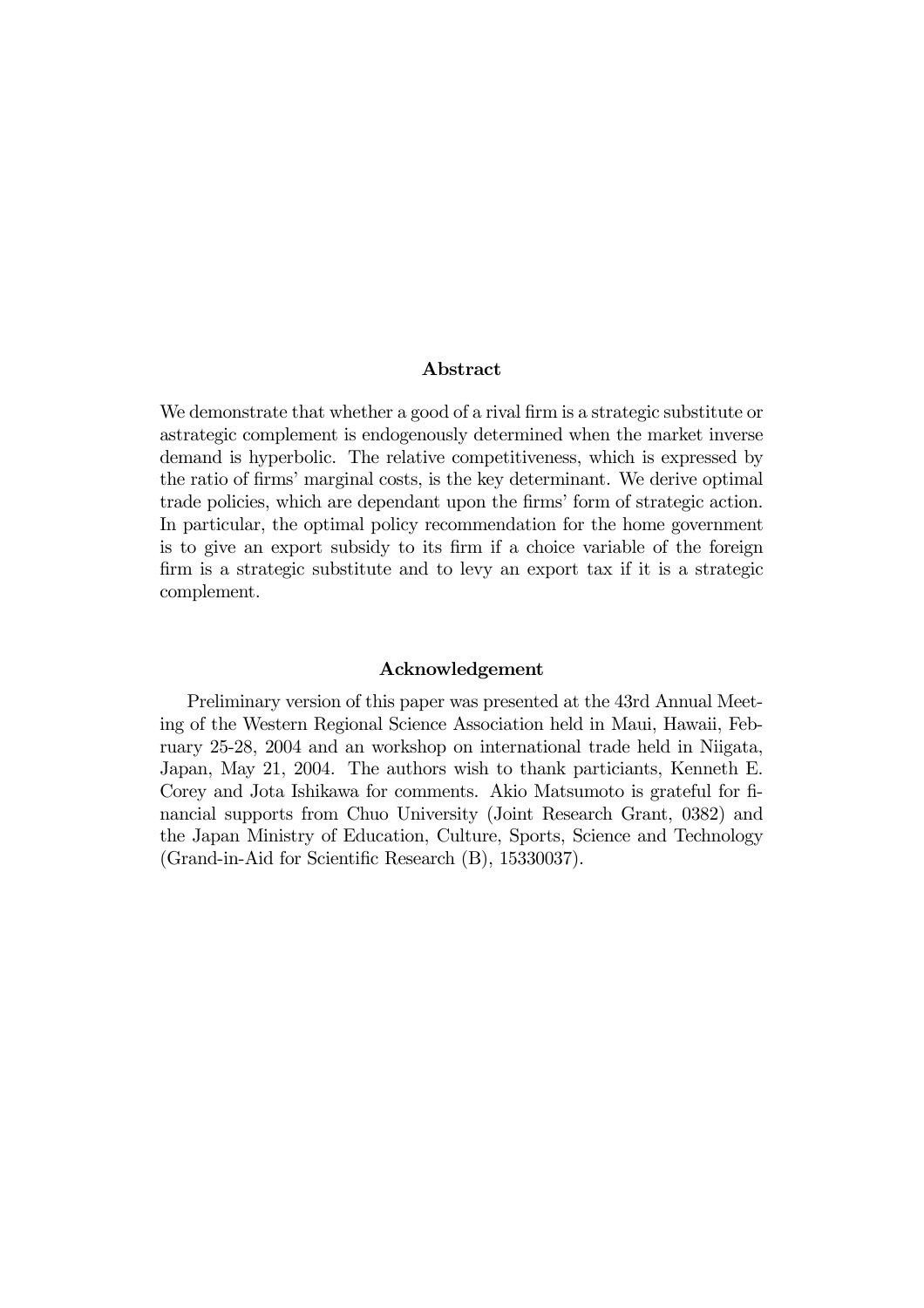### 1 Introduction

The market is imperfectly competitive, either because the number of firms in that market is few, because the goods are differentiated, or because there is some kind of economies of scale. In reality, we see many imperfectly competitive industries, in which firms compete fiercely both domestically and internationally. In such an imperfectly competitive international market, governments may be motivated to introduce trade policies that includes tariffs, export subsidies and taxes, even if such policy intervention is not justified. If governments can affect, or more precisely, strategically alter market structure by introducing policies, how would behavior of the firms be impacted or what would the impacts on the market be. To address these issues and investigate their motive, researchers have contributed contributed numerous trade theory papers since 1980s. In many international oligopoly models, it has been shown that a government can introduce trade policy so as to increase its domestic welfare by shifting monopoly rent from foreign rival firms to its own firms. This is why such government policy is called strategic trade policy. But, this does not mean that there is a clear understanding to fill the gap between the normative and positive implications of economic activities among firms and governments and between firms and governments.

OF the vast amount of literature on strategic trade policy in imperfectly competitive markets, the pioneering Brander and Spencer [1985] show that when the home government intends to shift monopolistic rent from foreign to domestic firms an export subsidy is optimal in a model, in which one home firm and one foreign firm of constant-return-to-scale technology produce homogeneous goods and compete in quantities in a third market. An increase in the domestic export subsidy raises the domestic firm's output (market share) and its profit. Eaton and Grossman [1986], however, derive an opposite result in that an export tax for the home firm, which raises profits of the foreign firm, is optimal when two firms compete in prices. What is the source of this sharp contrast? Brander and Spencer [1985] assume that a firm's own marginal revenue declines with an increase in the output of the other firm; that is, players' strategies are said to be strategic substitutes.1 This assumption is reversed in Eaton and Grossman [1986] where that firm's own marginal revenue increases with an increase in the price of the other firm; that is, players' strategies are strategic complements. It is the difference in the assumption on firms' strategic behavior, which is reflected in the opposite tangencies of firms' reaction function in the output plane, that plays the central role in

<sup>1</sup>For strategic substitutes and strategic compliments, see Bulow, Geanakoplos and Klemperer (1985). Geometrically, players' strategies are said to be strategic substitutes (compliments), if their best response functions are downward (upward) sloping.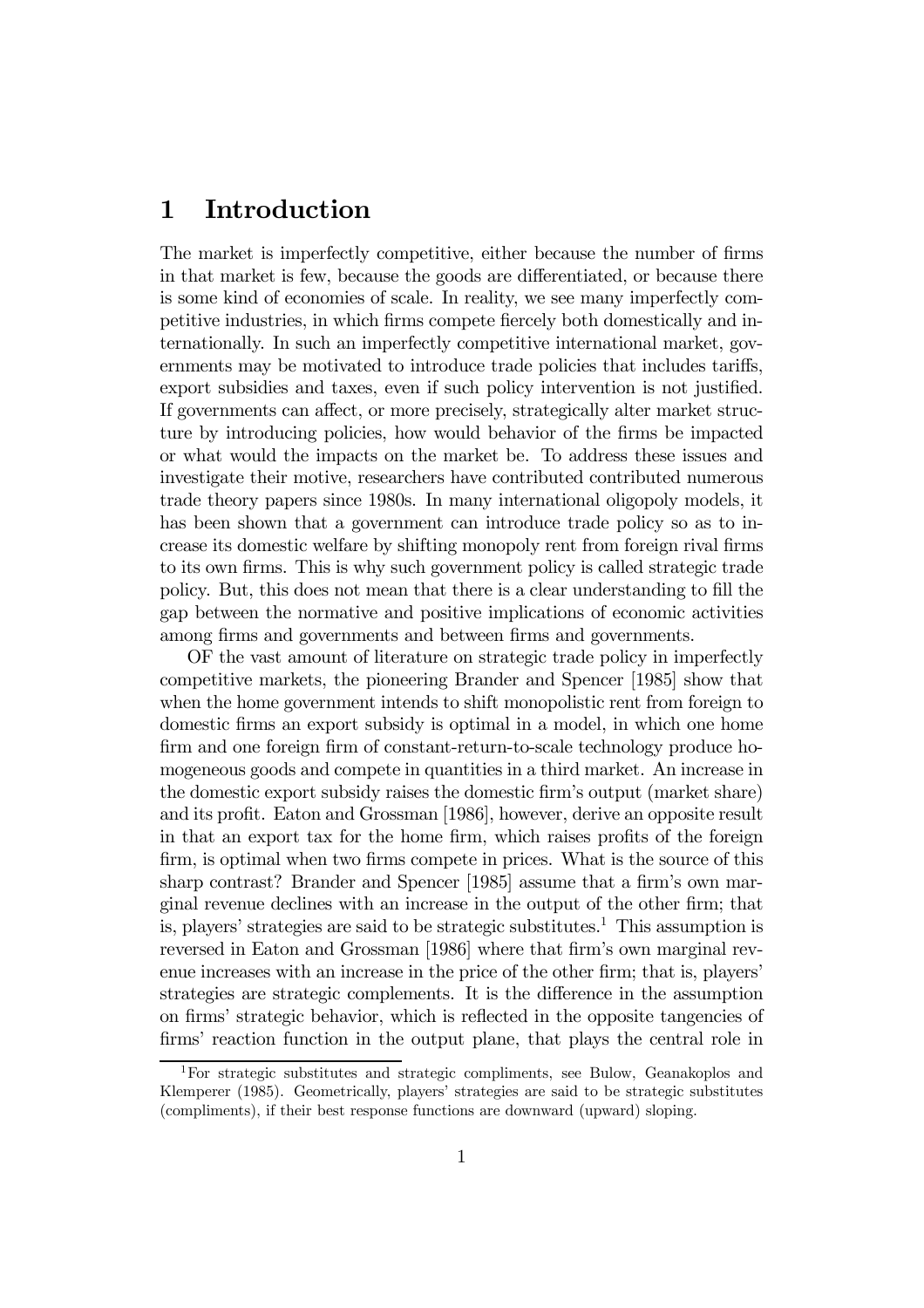driving opposite policy implications. It is well known that this critical assumption relates to the model's stability conditions and the curvature of the inverse demand functions as well as the elasticity of the demand curve. (See for example, Brander and Spencer [1984a] and [1984b] and Jones [1987].) Focusing on these issues, Bandyopadhyay [1997] simplifies Brander and Spencer [1985] and shows that demand elasticities and cost asymmetry determine optimal trade policy direction - either export subsidy, export tax, or free trade - when one government unilaterally intervenes. Bandyopadhyay [1997] also demonstrates that, depending on demand elasticities, the Nash equilibrium in the policy game may be unstable when both governments bilaterally intervene. However, Bandyopadhyay [1997] does not explain the mechanism whereby the difference in marginal costs affects firms' rivalry in the good market in relation to demand elasticities and the governments' interventions.

In this paper, we extend Brander and Spencer [1985] by introducing a hyperbolic inverse demand curve which is the second familiar demand function in economics. By specifying a unit elastic demand, we examine how such a minor change alters government and firm behavior as well as the characteristics of the equilibria and clarify how the cost asymmetry relates to the unilateral trade policy. We show that: (i) the difference of constant marginal costs endogenously determines whether firms' strategies are strategic substitutes or complements when the inverse demand function is hyperbolic, and we clarify conditions for this; and (ii) trade induced by export subsidies of the home government is not necessarily beneficial for the home firm.

The study is set out as follows. In Section 2, we model a simple nonlinear international duopoly model, and derive some specific features of firms' rivalry in the market. There is no government intervention in the market. This is altered in the next Section. It is demonstrated that reaction functions are mound-shaped and that whether goods are strategic substitutes or strategic complements is endogenously defined. Section 3 considers strategic trade policies in a Stackelberg game, in which the home government moves first before the international Cournot-Nash duopolistic competition starts. We derive the Stackelberg equilibrium and the optimal level of the trade policy. Then we demonstrate that the home government's trade policy, for example a production subsidy, can provide a strategic advantage to the home firm if a choice variable of the foreign firm is a strategic substitute and a strategic disadvantage if a choice variable of the foreign firm is a strategic complement. Finally, concluding remarks are provided in Section 4.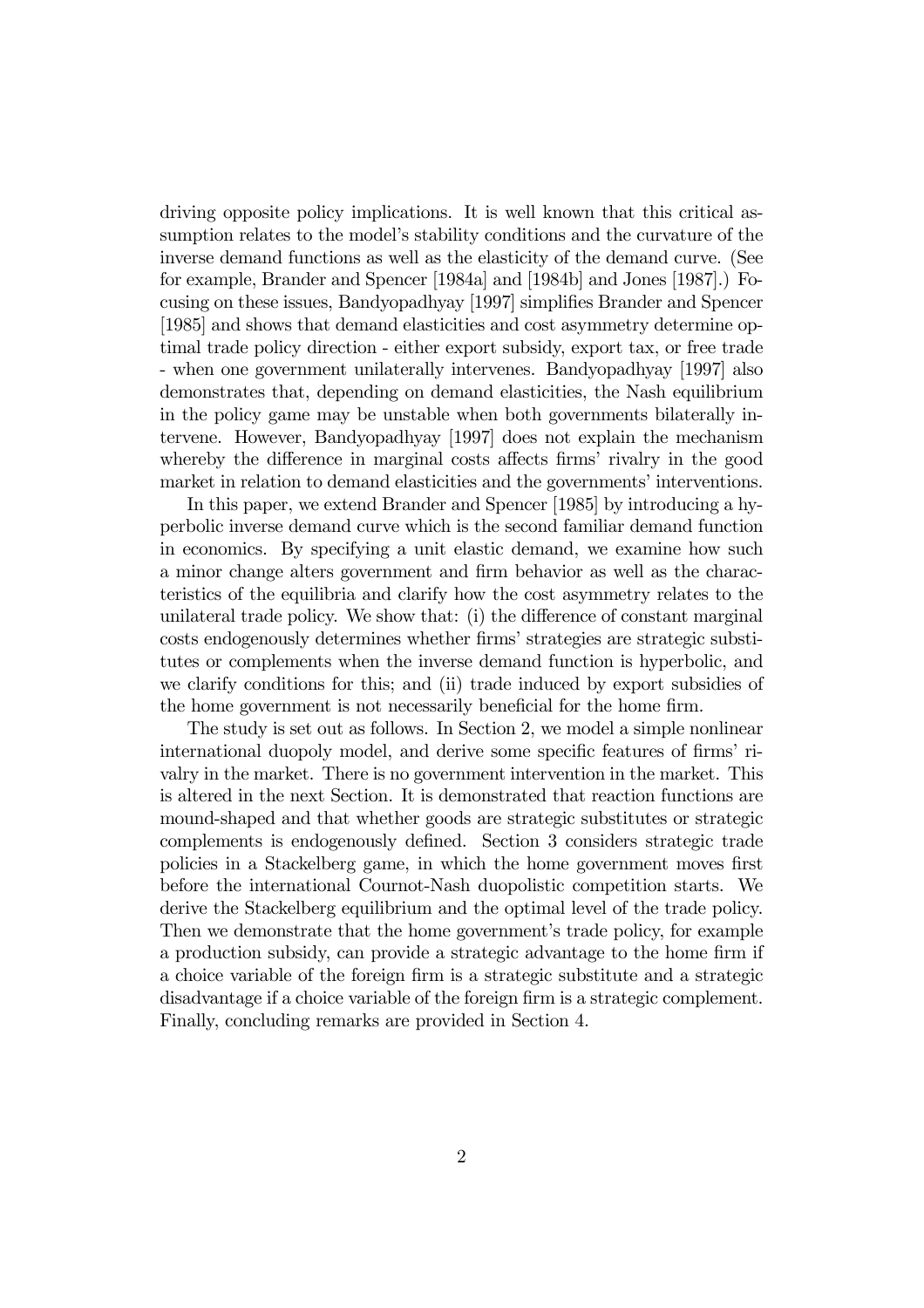# 2 International Duopoly with Hyperbolic Demand Function

### 2.1 Cournot-Nash Competition

We consider an international duopoly model, in which the home firm produces output x with constant marginal cost  $c_x$ , and the foreign firm producing output y with constant marginal cost  $c_y$ . Goods are homogeneous, and we assume that firms export their products only to the third country and compete in quantities in Cournot fashion with price  $p$ . For simplicity, we assume that neither firm faces any domestic demands in their domestic markets. We further assume the inverse demand function to be hyperbolic, $2$ 

$$
p(x,y) = \frac{1}{x+y}.\tag{1}
$$

The profits of the home firm and foreign firm are, therefore,

$$
\Pi_h(x, y) = p(x, y)x - c_x x,
$$
  
\n
$$
\Pi_f(x, y) = p(x, y)y - c_y y.
$$
\n(2)

Each firm maximizes its profit with respect to its own output given the rival's output. Equating the partial derivatives of profit functions to zero and arranging terms yields

$$
r_h(y) \equiv \frac{\Gamma}{\frac{y}{c_x}} - y,
$$
  

$$
r_f(x) \equiv \frac{\Gamma}{\frac{x}{c_y}} - x,
$$
 (3)

where  $r_h(y)$  is a reaction function of the home firm, and  $r_f(x)$  is a reaction function of the foreign firm. Each reaction curve is mound-shaped with its highest point for x and y such that  $x = y$ . Substituting  $y = x$  into the first equation of  $(3)$  and solving for x gives the maximum value of the home firm's output, denoted by  $x_M$ , and the associated maximizer of y, denoted by  $y_M$ ,

$$
x_M = \frac{1}{4c_x} \text{ and } y_M = x_M. \tag{4}
$$

<sup>&</sup>lt;sup>2</sup>This function is a special case of  $p(x, y) = \frac{1}{(x+y)^{\lambda}}$  where  $\lambda$  is a reciprocal of market demand elasticity. The general case is considered in Matsumoto and Serizawa [2003].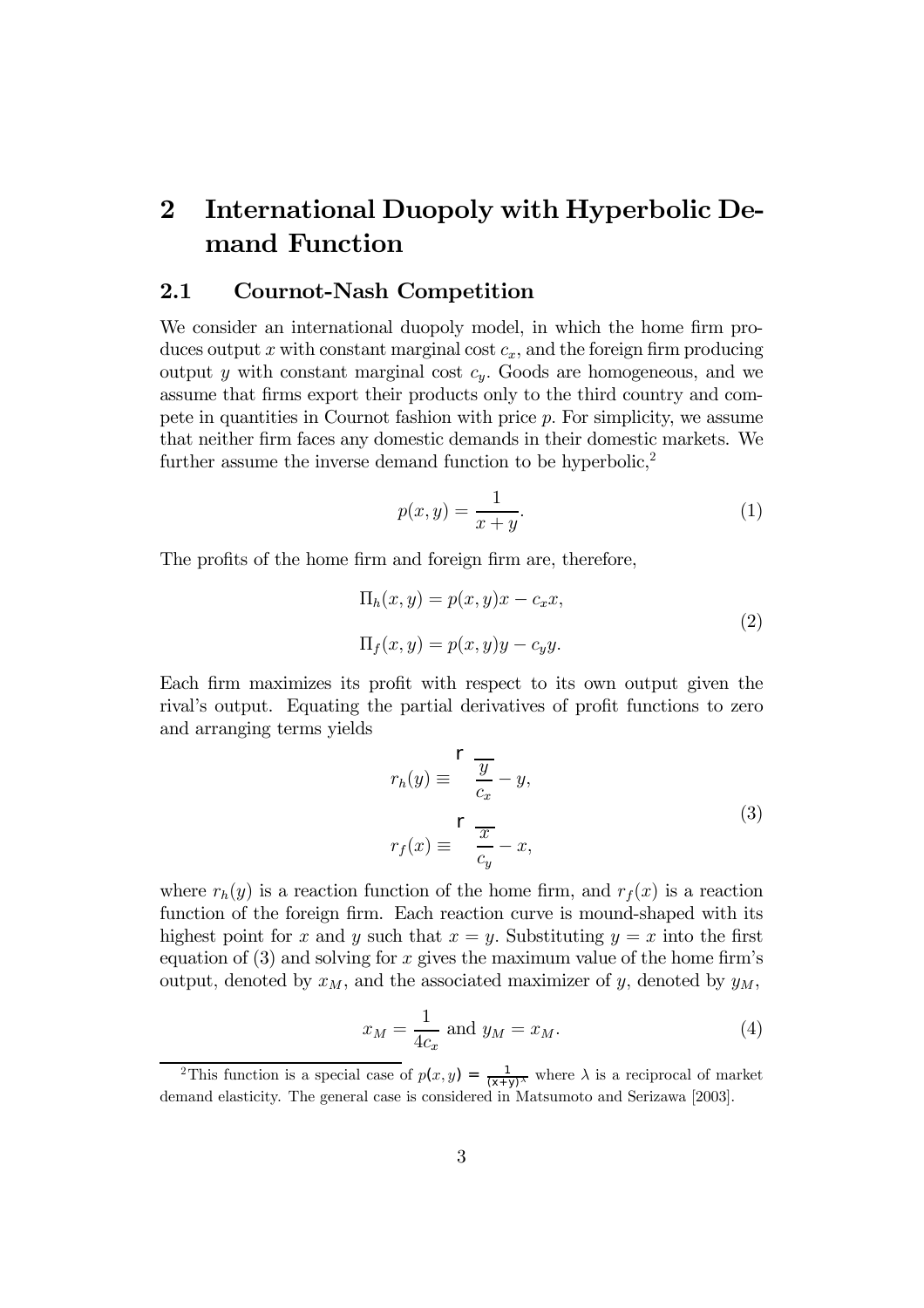Solving  $r_h(y)=0$  for y gives two levels of outputs, the lower  $y_l$  and the higher  $y_h$ , that lead to zero optimal output of the home firm,

$$
y_l = 0 \text{ and } y_h = \frac{1}{c_x}.\tag{5}
$$

Since the foreign firm is exactly the same as the home firm, its reaction function has the same properties where  $x, y, c_x$  and the subscript,  $h$ , for the home firm are, respectively, replaced with  $y, x, c_y$  and the subscript, f, for the foreign firm. To avoid the notational confusion, we denote the maximum and the maximizer of the reaction curve of the foreign firm by  $y_m$  and  $x_m$ . It can be checked that

$$
\frac{dr_f(x)}{dx} \mathsf{T} \mathbf{0} \text{ according to } x \mathsf{S} x_m \tag{6}
$$

where the maximum output of the foreign firm and the associated maximizer are

$$
y_m = \frac{1}{4c_y} \text{ and } x_m = y_m,\tag{7}
$$

and the home firm's outputs that leads to zero optimal output of the foreign firm are

$$
x_l = 0 \text{ and } x_h = \frac{1}{c_y}.\tag{8}
$$

Above all, the mound-shaped reaction curves of the home and the foreign firms start at origin, which have the peaked points of  $(y_M, x_M)$  and  $(x_m, y_m)$ respectively, through which the critical line  $y = x$  or  $x = y$  passes, and then drops to zero at  $y = y_h$  on the y-axes and  $x = x_h$  on the x-axes as illustrated in Figure 1(A) and Figure  $1(B)$ .<sup>3</sup>

Proposition 1 The reaction curves of duopolistic firms are mound-shaped when the inverse demand function is hyperbolic.

<sup>&</sup>lt;sup>3</sup>Note that the  $x = y$  or  $y = x$  locus is the diagonal. The ratio between the x-axis and the y-axis is appropriately adjusted. Please ignore the dashed lines and  $k$  for now.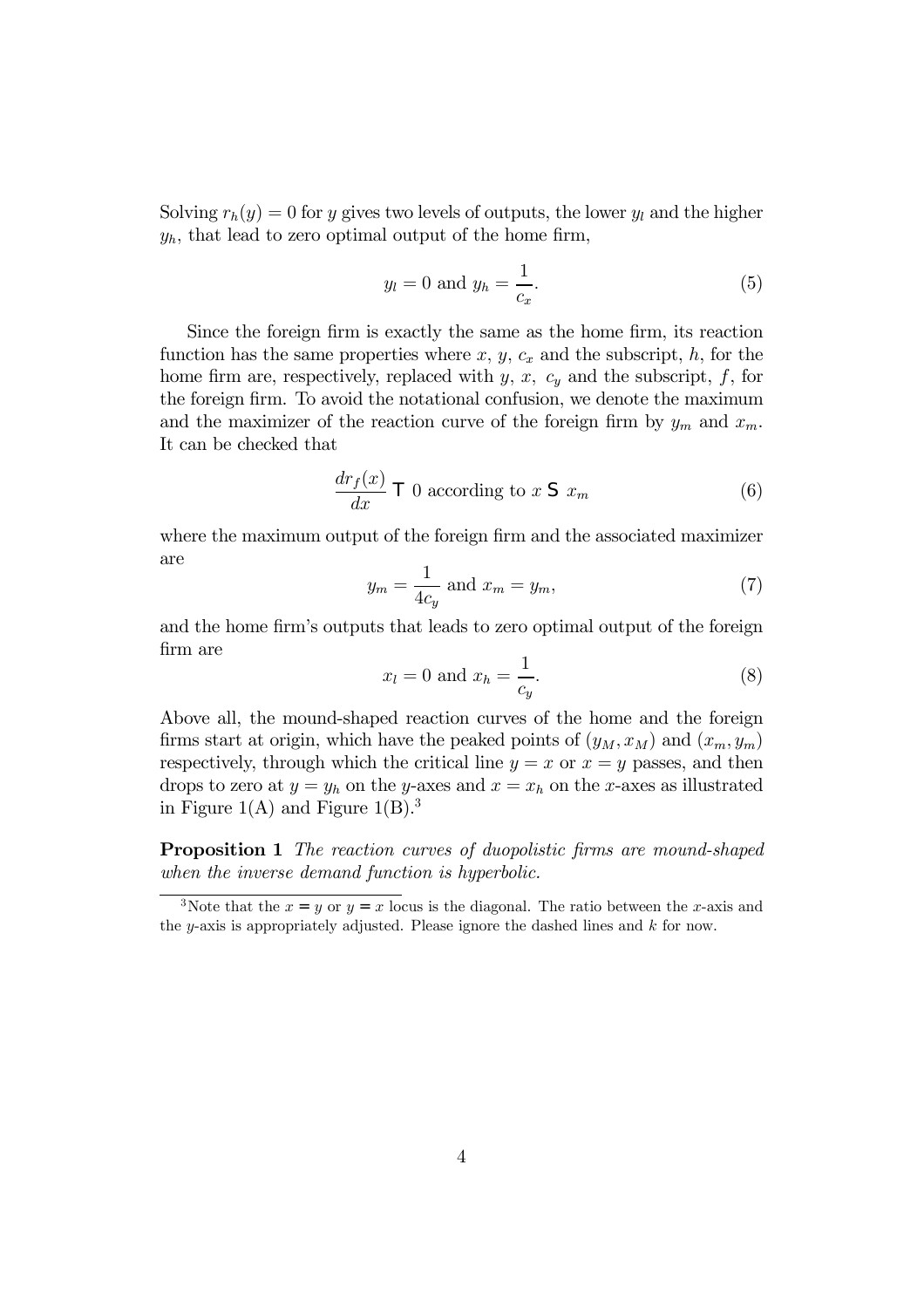

Figure 1. Mound-shaped Reaction Curves

### 2.2 Strategic Substitutes and Complements

The mound-shaped reaction curve shows a sharp contrast to the traditional linear reaction curve, either downward-sloping or upward-sloping, and plays the central role in the following analysis. Before proceeding, we digress to detect a possible economic source of these curves. However, we focus only on the home firm because the same source is shared by the foreign firm which is symmetric with the home firm.

Since the cost function is assumed to be linear, a possible source of the nonlinearity should be found in the revenue function. Revenue is the price times the quantity sold, and the marginal revenue of the home firm has the well-known formula,

$$
MR = p + x\frac{\partial p}{\partial x}.\tag{9}
$$

(9) implies that a change of its own output generates two types of effects on revenue. The first term  $p$  implies changes of revenue caused by a unit change of output, keeping the price level constant, while the second term describes changes of revenue caused by a unit change of price, keeping the output level constant. An alternative expression of (9) is also familiar

$$
MR = p(1 - \frac{1}{|\varepsilon_x|}),\tag{10}
$$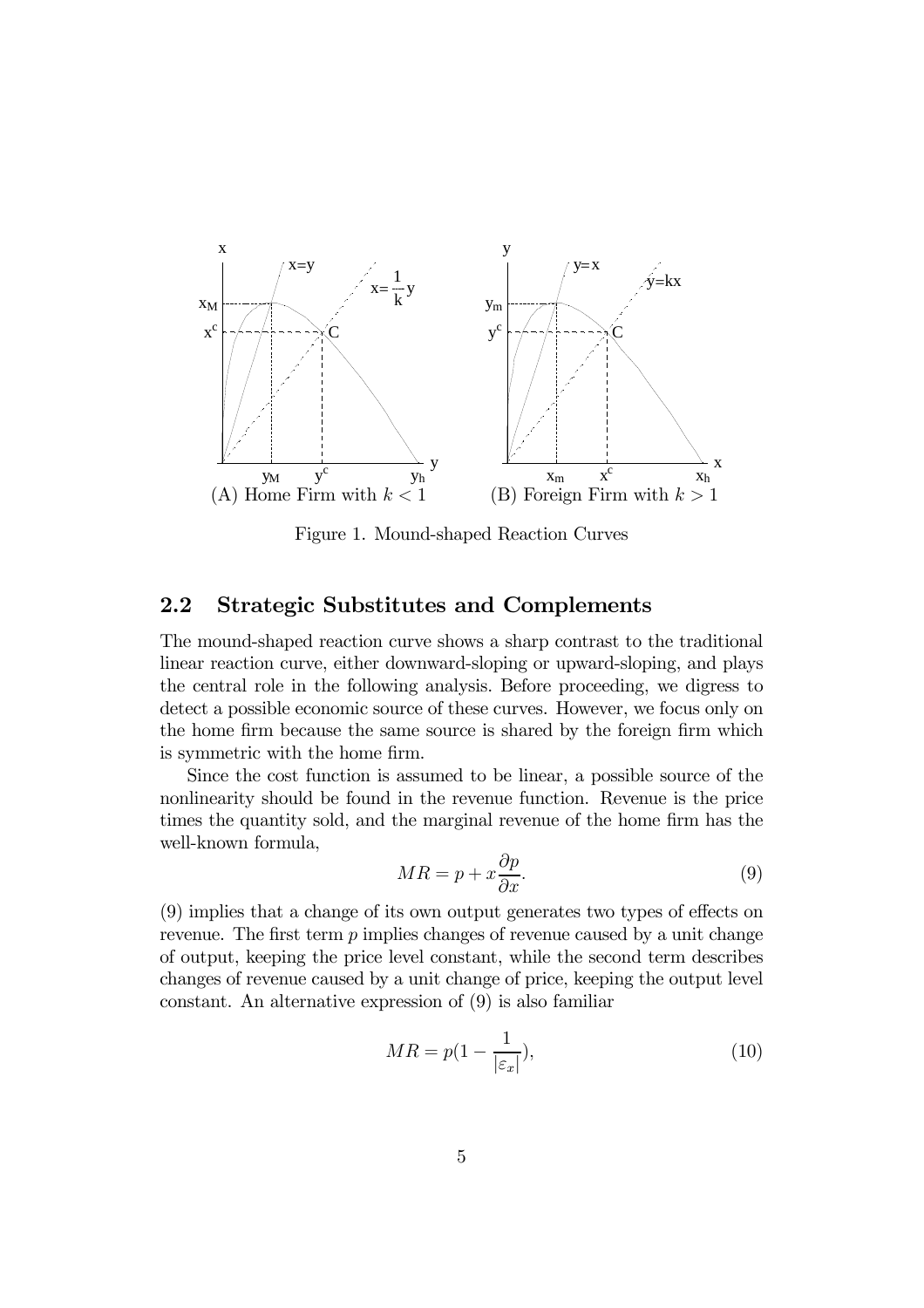where  $\varepsilon_x$  is the price elasticity of the home firm's demand given output of the foreign firm and can be expressed as

$$
\frac{\frac{1}{2}d\log x}{d\log p} = \frac{x+y}{x}.\tag{11}
$$

(10) and (11) means that if y is positive, the elasticity  $|\varepsilon_x|$  is greater than unity, and thus the marginal revenue of the home firm is positive.

We are now concerned with how the home firm's marginal revenue changes in response to changes in the foreign firm's choice of output. When output of the foreign firm increases, there are two sorts of effects according to the decomposition of the marginal revenue given in (9): one affects the first term p via shifting the demand curve and the other affects the second term through changing the slope of the demand curve. The first effect is to decrease the marginal revenue as the increase in output makes the price decrease in order to sell the larger quantity, so revenue of the home firm decreases, provided that the level of its output is constant. The second effect is to increase the marginal revenue by changing the slope of the demand curve of the home firm. The opposite direction of these two effects implies that the total change can be of either, depending on the relative magnitude between the increases and the decreases. To see the total effect under the hyperbolic inverse demand in  $(1)$ , we differentiate MR with respect y to get

$$
\frac{\partial MR}{\partial y} = \frac{x}{(x+y)^2} \left(2 - |\varepsilon_x|\right). \tag{12}
$$

Thus the marginal revenue increases when  $y$  increases if the price elasticity of the home firm's demand is less than two in absolute value. Similarly, the marginal revenue decreases when  $y$  increases if the price elasticity is greater than two in absolute value. Returning to the profit function of the home firm and deriving its cross derivative we have

$$
\frac{\partial}{\partial y} \frac{\mu}{\partial x} \frac{\partial \Pi_h}{\partial x} = \frac{\partial MR}{\partial y}.
$$
\n(13)

Due to the definition given by Bulow, et al [1985], output of the home firm can be a strategic substitute or a strategic complement according to the marginal profit being negative or positive in response to a change in the foreign firm's output. Thus (12) and (13) implies the following.

**Proposition 2** Under the hyperbolic demand, the home firm regards its output as a strategic complement when demand elasticity is less than two in absolute value and as a strategic substitute when greater than two in absolute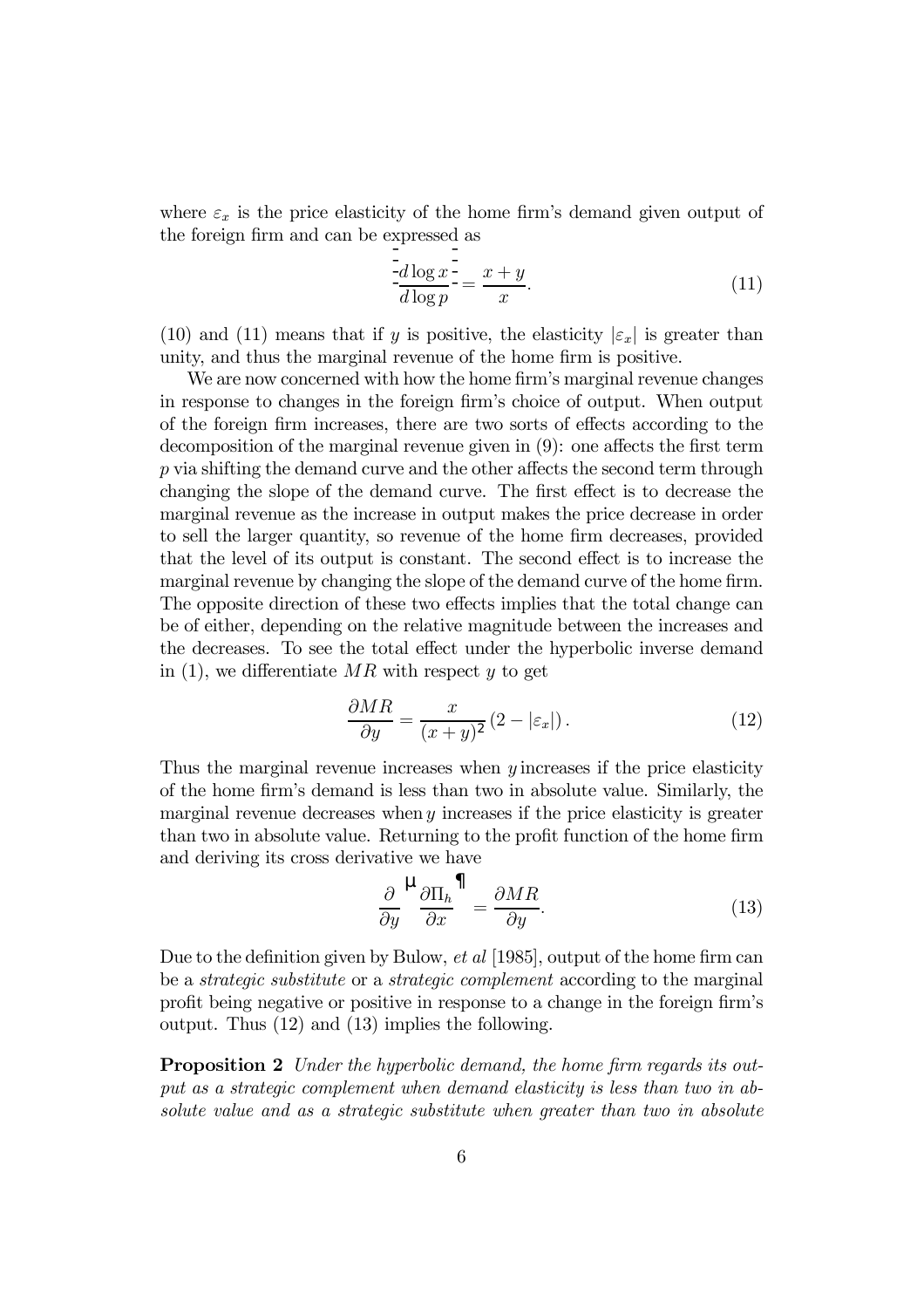value. That is,

$$
\frac{\partial}{\partial y} \frac{\mu}{\partial x} \frac{\partial \Pi_h}{\partial x} \bigcap \text{R 0 according to } 2 \top |\varepsilon_x|.
$$

The home firm's price elasticity in demand defined in (11) is the reciprocal of the market share of the home firm denoted by  $S_x$ 

$$
|\varepsilon_x| = \frac{x+y}{x} = \frac{1}{S_x}.\tag{14}
$$

If its market share is quite large, the individual demand curve the home firm faces is almost identical with the market demand curve, so the demand elasticity is close to unity. The home firm behaves like a monopolist. If the home firm produces a very small part of the market, its market share is very small and the individual demand curve the home firm faces is effectively infinite. The home firm behaves like a competitive firm. Thus Proposition 2 can be put in another way: good  $x$  of the home firm is a strategic complement (respectively substitute) to good y of the foreign firm when  $S_x$  is greater (respectively less) than 0.5. The market share reflects the extent to which a firm dominates the market. The next question which we naturally raise is under what economic circumstances the home firm can dominate the market?

### 2.3 Cournot Equilibrium

The intersection of two reaction curves determines the Cournot equilibrium.4 By solving simultaneously two equations of  $(3)$  for x and y, we have the equilibrium outputs of the home and foreign firms:

$$
x^{c} = \frac{c_{y}}{(c_{x} + c_{y})^{2}},
$$
  

$$
y^{c} = \frac{c_{x}}{(c_{x} + c_{y})^{2}},
$$
\n(15)

and the equilibrium price

$$
p^c = c_x + c_y,\tag{16}
$$

<sup>4</sup>We should introduce some expectation formations, construct the dynamic process of Cournot output adjustment and then define the Cournot equilibrium as a fixed point of the dynamic process. Instead, we assume the Cournot equilibrium is stable and focus on the static analysis in this paper. Since Puu's complex duopoly model generates interesting dynamics involving chaos (See Puu [2000]), we discuss the case of unstable equilibrium in a different paper.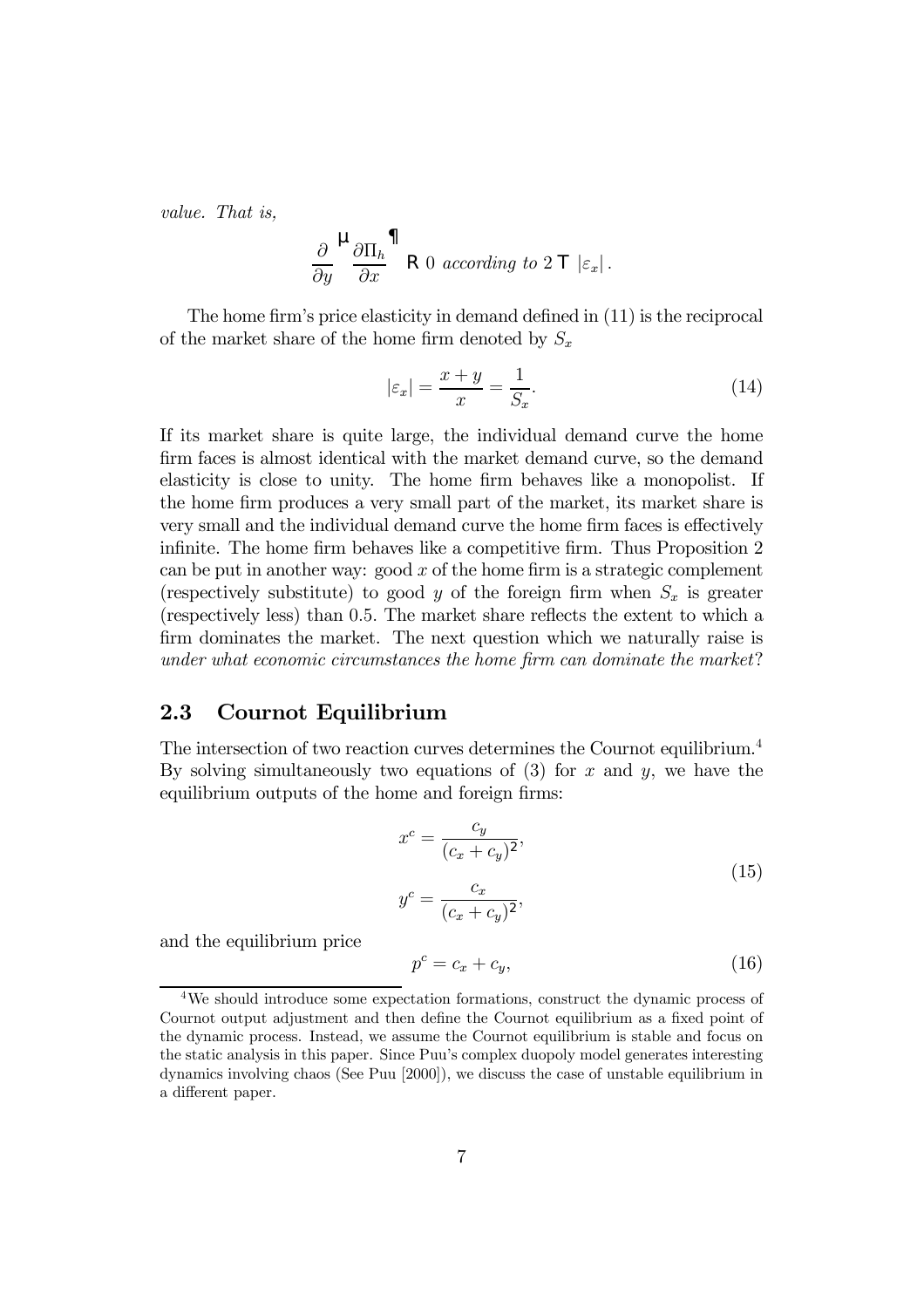where superscript  $c$  is attached to the variables associated with the Cournot equilibrium.<sup>5</sup> To see what determines the relative magnitude between  $x^c$  and  $y^c$ , we divide the first equation by the second in (15) to get

$$
\frac{y^c}{x^c} = k,\tag{17}
$$

where  $k$  is the ratio of the marginal production cost of the home firm over the marginal production cost of the foreign firm,

$$
k = \frac{c_x}{c_y}.\tag{18}
$$

Thus we find that

$$
k \text{ S } 1 \Longrightarrow x^c \text{ R } y^c \text{ and thus } S_x^c \text{ R } \frac{1}{2}, \tag{19}
$$

where  $S_x^c$  is the market share of the home firm at the Cournot equilibrium. From (17), (18) and Proposition 2, we can say that the home firm regards  $x^c$ as a strategic complement if  $k < 1$  and a strategic substitute if  $k > 1$ .

This is confirmed geometrically in Figure  $1(A)$ . The Cournot equilibrium satisfies (15) and locates on the reaction curve. We see that the  $x = y$  locus passes through the peaked point,  $(y_M, x_M)$ , of the home firm's reaction curve. Thus if the  $x^c = \frac{1}{k}y^c$  locus is flatter than the  $x = y$  locus, then it crosses the downward sloping part of the reaction curve and then  $x^c$  becomes a strategic substitute to  $y^c$  because  $y^c > x^c$  at the Cournot equilibrium, as illustrated by the dashed line in Figure  $1(A)$ . On the other hand if the locus is steeper,  $x^c$  becomes a strategic complement to  $y^c$  because  $y^c < x^c$ . Thus, the last result and (13) imply the following: output of the home firm is a strategic substitute for  $1 < k$ , i.e.,  $c_x > c_y$ , and a strategic complement for  $1 > k$ , i.e.,  $c_x < c_y$ . By the same principle, the foreign firm regards y as a strategic substitute for  $1 > k$ , i.e.,  $c_x < c_y$  and a strategic complement for  $1 < k$ , i.e.,  $c_x > c_y$ . We call a firm with the lower marginal cost of production *relatively* efficient and a firm with the higher marginal cost relatively inefficient. Then we can summarize these results concerning sources of strategic substitutes and complements as follows.

Proposition 3 A relatively efficient firm regards its own output as a strategic complement and a relatively inefficient firm regards its own output as a strategic substitute.

<sup>&</sup>lt;sup>5</sup>Mound-shaped reaction curves starting at the origin implies that curves cross each other twice at  $(0, 0)$  and  $(x^c, y^c)$ . The former is the trivial equilibrium point and the latter is the non-trivial equilibrium point. Our concern is with the non-trivial point and thus no further consideration is given to the trivial point.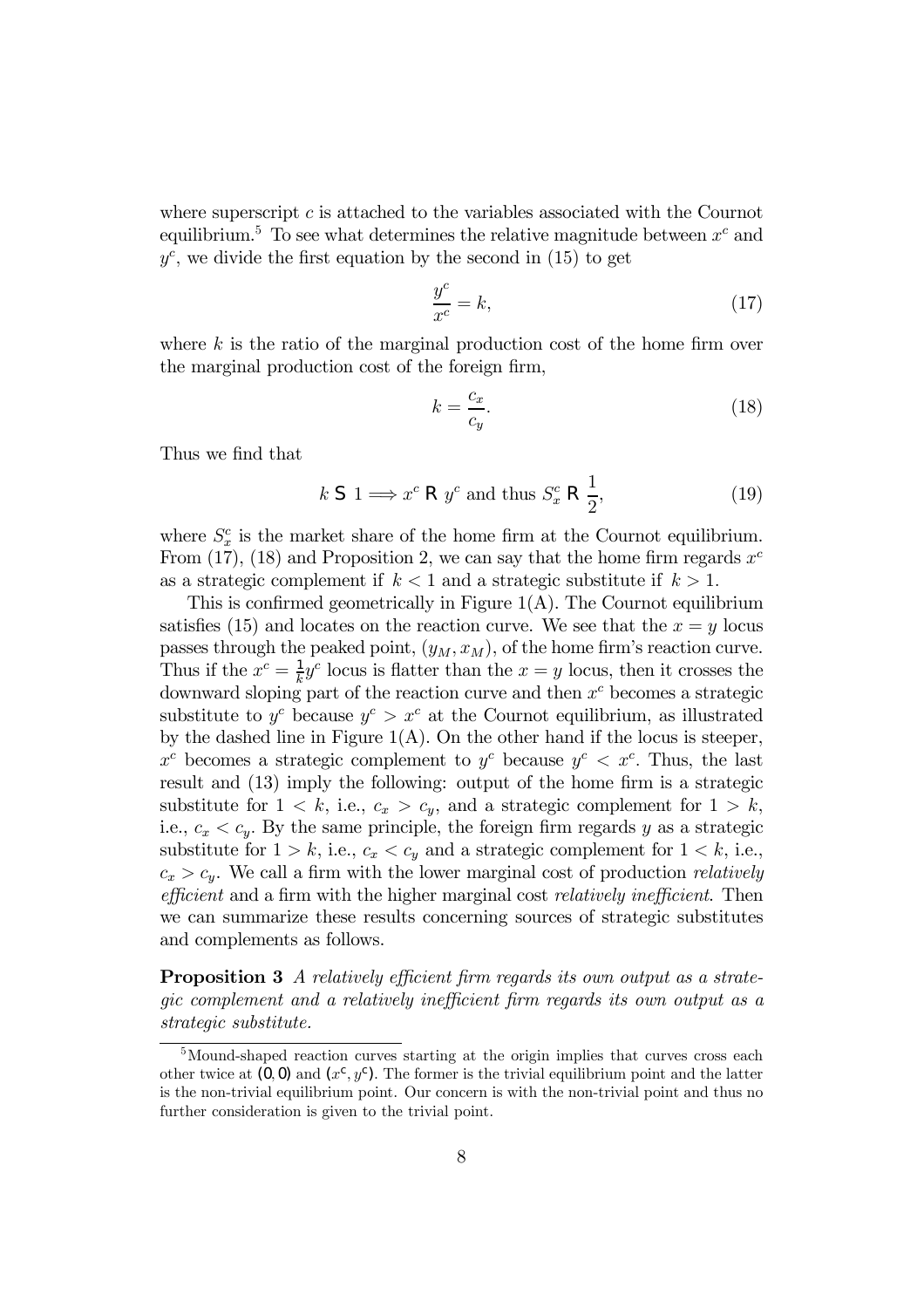Figure 2 visualizes the results of Proposition 3. In Figure  $2(A)$  the home firm is relatively efficient and the foreign firm is relatively inefficient as the ratio of marginal costs is less than unity,  $k = 0.25$ . It can be seen that the reaction curve of the home firm is upward sloping (i.e.,  $x$  is a strategic complement) and the reaction curve of the foreign firm is downward sloping (i.e.,  $y$  is a strategic substitute) in the neighborhood of the Cournot Equilibrium. In Figure 2(B) where the relative efficiency is reversed as  $k = 5$ , we observe the opposite results to the one observed in Figure  $2(A)$  that is x is a strategic substitute and  $y$  is a strategic complement in the neighborhood of the Cournot Equilibrium.



Figure 2 Reaction Curves and Cournot Equilibrium

Next, we derive the firms' equilibrium profits calling them the Cournot profits, which can be calculated as well by substituting  $x^c$  and  $y^c$  of (15) into  $\Pi_h$  and  $\Pi_f$  of (2),

$$
\Pi_h^c = \frac{\mu}{c_x + c_y},
$$
\n
$$
\Pi_f^c = \frac{\mu}{c_x + c_y} \Pi_2
$$
\n
$$
\Pi_f^c = \frac{c_x}{c_x + c_y}.
$$
\n(20)

From (20), we find that the ratio of the Cournot profits is the square of the Cournot output ratio,

$$
\frac{\Pi_h^c}{\Pi_f^c} = \frac{\mu_1}{k} \frac{1}{k} \tag{21}
$$

Therefore, from (19) we have

$$
k \mathrel{\mathsf{S}} 1 \Longrightarrow \Pi_h^c \mathrel{\mathsf{T}} \Pi_f^c \tag{22}
$$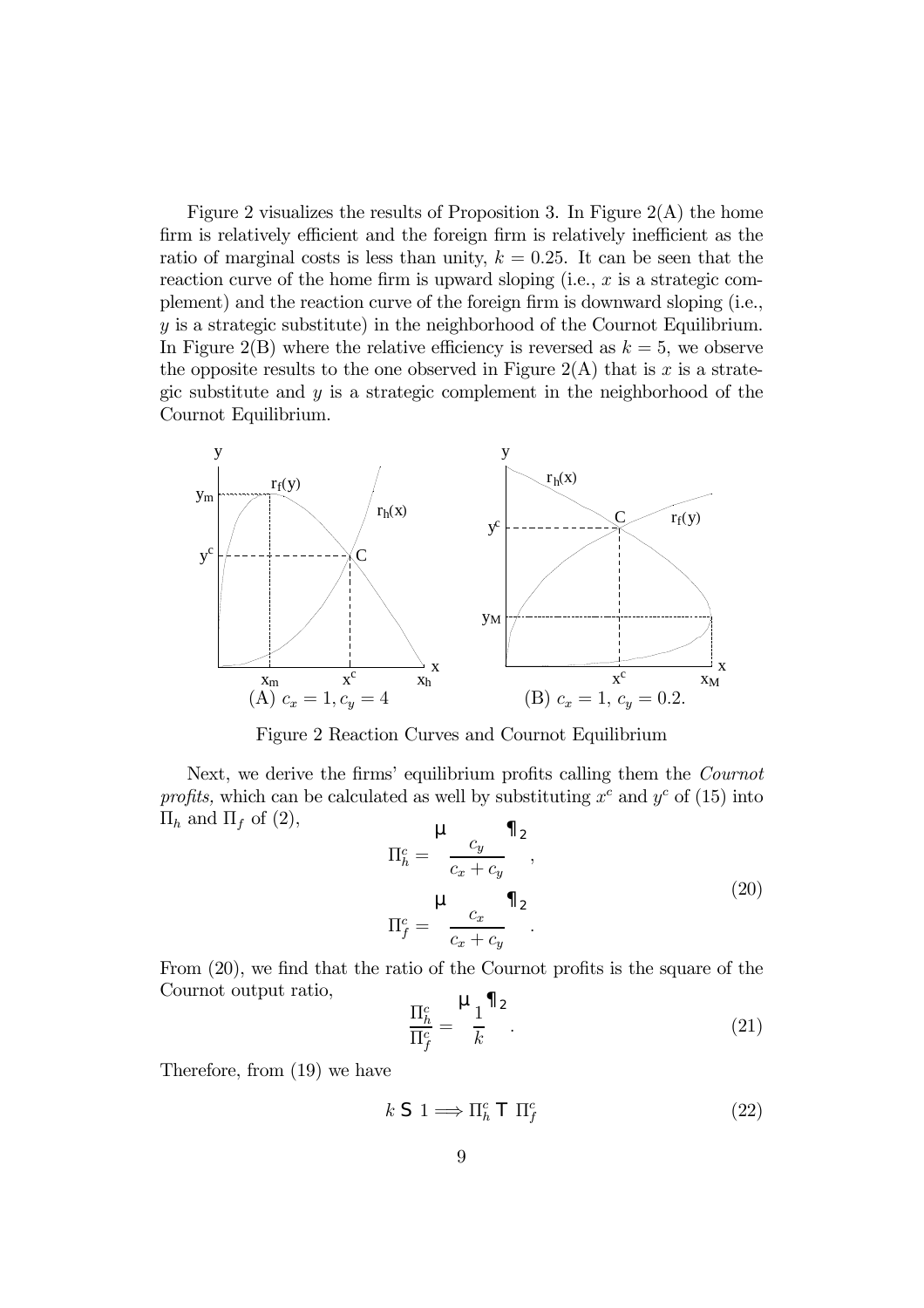(19) and (22)imply the following.

Proposition 4 In a duopoly market with hyperbolic inverse demand and constant marginal costs, a relatively efficient firm produces larger output and makes a larger profit than a relatively inefficient firm at the Cournot equilibrium.

Proposition 4 can be alternatively put. From (10), (14) and the profit maximization condition (i.e.,  $MR = MC$ ), we derive the well-known result that if the price elasticity of the market is constant, the price-cost margin is greater for the firm with larger market share

$$
S_i = \frac{p - c_i}{p}
$$
 for  $i = x, y$ .

This implies that at a given price, a firm with lower marginal cost (i.e., a relatively efficient firm) produces more than the one with higher marginal cost, and if marginal costs are equal among firms, then firms produce the same level of output and thus have the same market share.

### 3 Strategic Trade Policy

The Cournot equilibrium is the best choice for both firms in the absence of government intervention as neither firm has an incentive to change its output decision. As shown in Brander and Spencer [1985] and Eaton and Grossman [1986], the domestic government can raise domestic welfare by shifting oligopoly profits from the foreign to the domestic firm. These results are strictly related to whether the goods are strategic substitutes or strategic complements. In the former, goods are assumed to be strategic substitutes and the optimal trade policy is to give a home firm an export subsidy. In the latter, strategic complements are assumed and so the optimal trade policy is an export tax. The natural question which we should raise is whether active government intervention is still beneficial in the nonlinear duopoly setting.

In this section, we analyze how intervention by the home government affects the market. A familiar two-stage game is set up: in the first stage, the home government decides the optimal subsidy level, and in the second stage, firms compete in quantities as in Section 2 taking the subsidy level as given. As the home government behaves as if a Stackelberg-leader and the firms Stackelberg-followers we call this game a Stackelberg competition. The model is solved by backward induction. That is, we first solve for the Cournot equilibrium output of the two firms in the second stage, and then we solve for the optimal level of subsidy in the first stage. The solution concept is subgame perfect Nash equilibrium (henceforth, SPNE).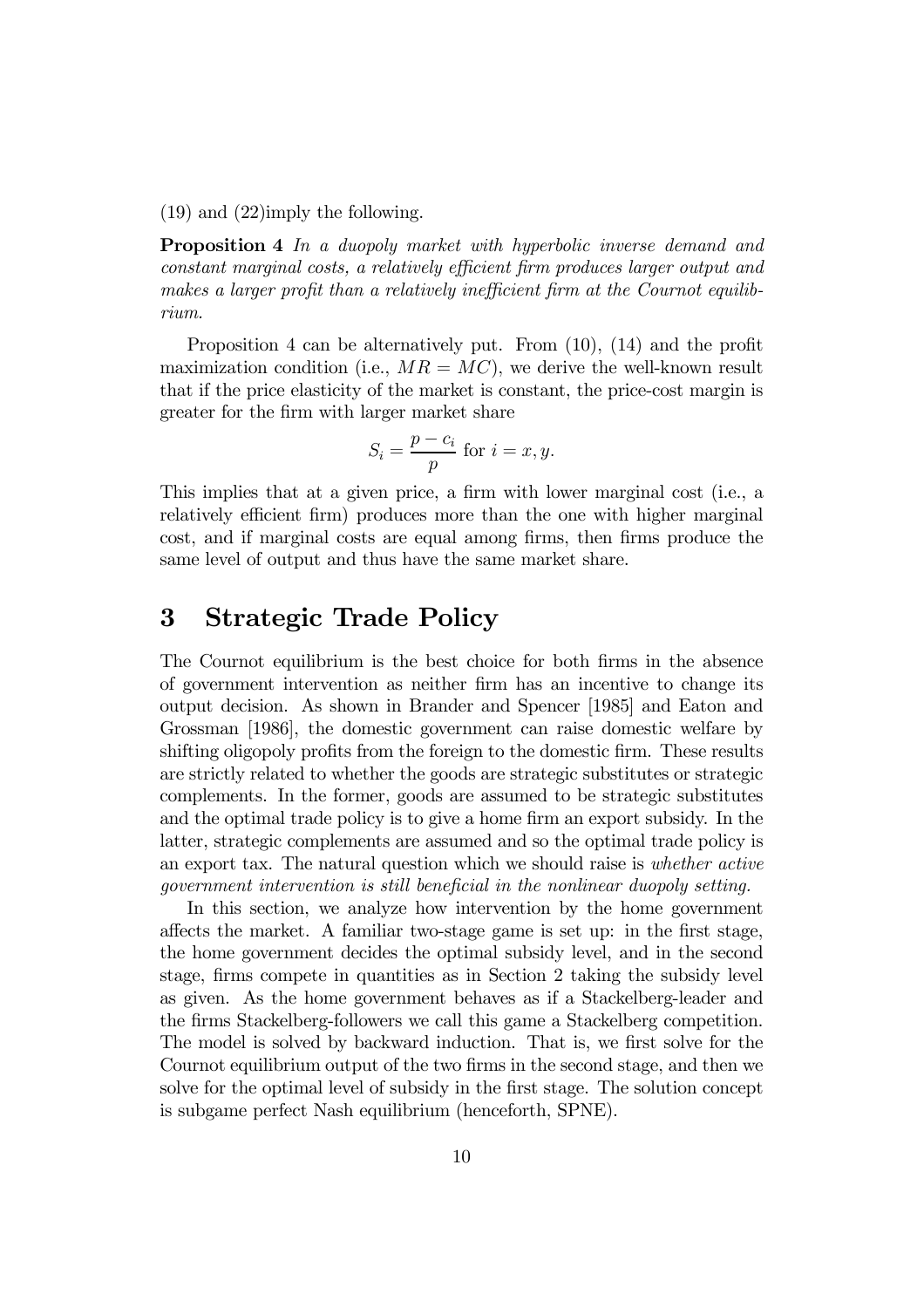### 3.1 Stackelberg-leader government and subsidy

First, we look into the second stage and we solve the Cournot equilibrium output when the home government intervenes in the market. Given the level of subsidy introduced by the home government, firms engage in a similar Cournot-Nash duopolistic competition as in the previous section, except that the profit of the home firm is affected by the subsidy. Suppose that the home government puts a subsidy s per unit of output produced by the home firm which reduces the marginal production cost of the home firm. Though the profit maximization problem of the foreign firm defined in (2) is not affected by the home government intervention, the profit maximization problem of the home firm becomes

$$
Max\ p(x,y)x-(c_x-s)x,
$$

where  $c_x - s > 0$  is assumed. From the first order conditions of each firms' maximization problem, the home and the foreign firms' reaction functions are

$$
x = \frac{y}{c_x - s} - y,
$$
  
\n
$$
y = \frac{r}{\frac{x}{c_y}} - x.
$$
\n(23)

We can see that the characteristics of the home firm's mound-shaped reaction curve are not affected by s, which is the same as that obtained in the previous section. It starts at the origin. However, a simple calculation yields that its intercept on y-axes shifts upward by  $\frac{1}{\sqrt{1}}$  $c_x - s$  $\frac{1}{\text{from}}$  $c_x$ obtained in the case without subsidy. Moreover, the shifted critical values  $(x_M^s, y_M^s)$ , at which the reaction curve has the peak, are derived by the substitution of  $y = x$ 

$$
x_M^s = y_M^s = \frac{1}{4(c_x - s)},\tag{24}
$$

where superscript s means the case with a subsidy. Since the reaction function of the foreign firm is the same as that derived in Section 2, the critical values of the peaked point  $(x_m^s, y_m^s)$ , are the same as

$$
x_m^s = y_m^s = \frac{1}{4c_y} \tag{25}
$$

By solving two equations of  $(23)$  simultaneously for x and y, we have the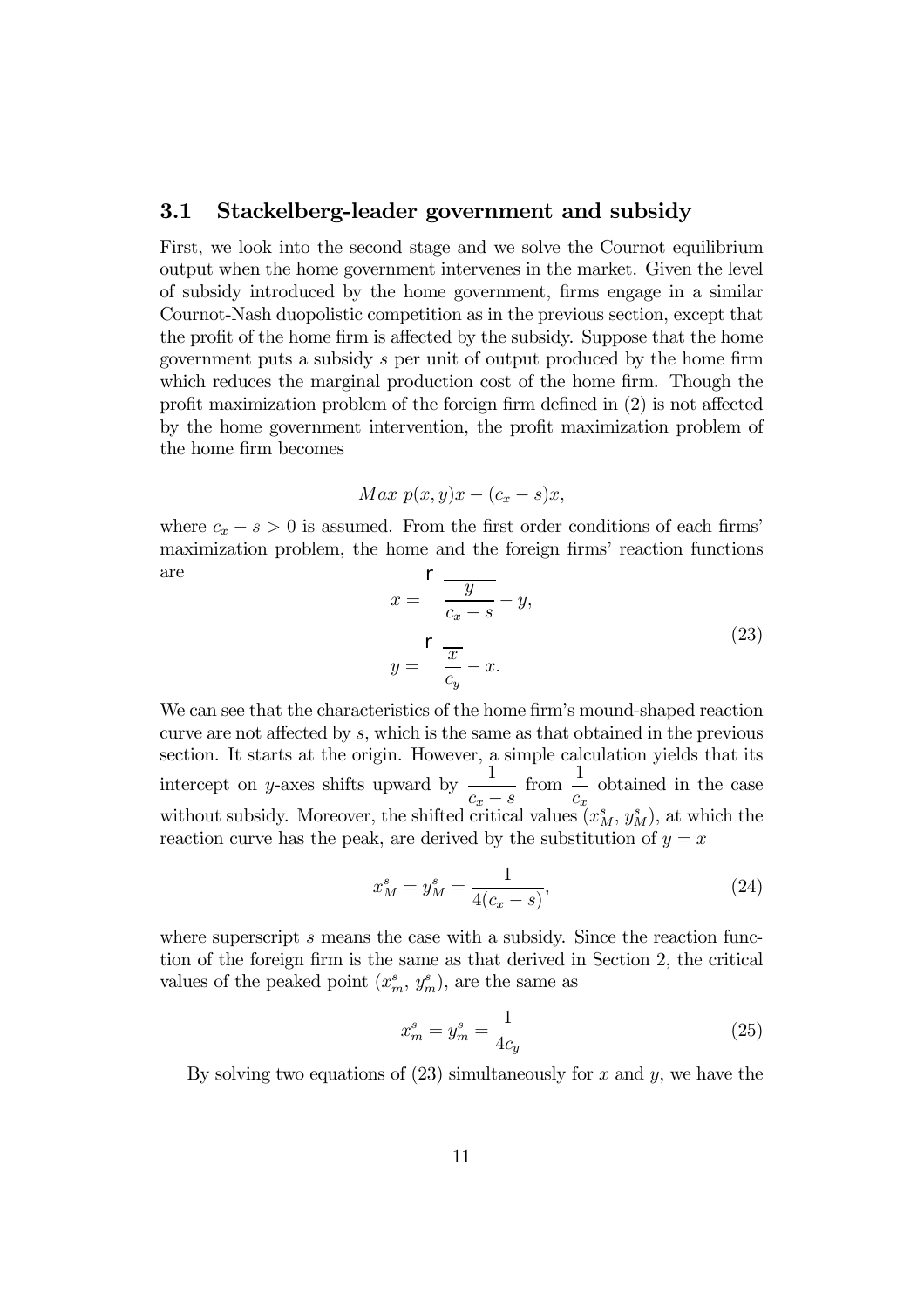Cournot-Nash equilibrium outputs under a subsidy:

$$
x^{cs} = \frac{c_y}{(c_x - s + c_y)^2},
$$
  

$$
y^{cs} = \frac{c_x - s}{(c_x - s + c_y)^2},
$$
\n(26)

where superscript cs means the Cournot equilibrium under a subsidy. The ratio of Cournot outputs under a subsidy is

$$
\frac{y^{cs}}{x^{cs}} = \frac{c_x - s}{c^y},
$$

and the price that is determined by the Cournot outputs is similarly derived as

$$
p^{cs} = c_x - s + c_y.
$$

### 3.2 Subsidy Effect on the Market

We analyze the impact of a subsidy on the market in the nonlinear setting. To do this we differentiate each equation of (26) with respect to s to get

$$
\frac{\partial x^{cs}}{\partial s} = \frac{2c_y}{(c_x - s + c_y)^3},
$$
  
\n
$$
\frac{\partial y^{cs}}{\partial s} = \frac{c_x - s - c_y}{(c_x - s + c_y)^3}.
$$
\n(27)

First we observe that the subsidy has a positive effect on the Cournot output of the home firm,

$$
\frac{\partial x^{cs}}{\partial s} > 0 \tag{28}
$$

That is, if the home government increases (decreases) the subsidy, then the reaction curve of the home firm shifts to the right (left).

Second, we can see that an increase of the export subsidy increases the total volume of the exports to the third country regardless of the foreign firm's reaction,

$$
\frac{\partial x^{cs}}{\partial s} + \frac{\partial y^{cs}}{\partial s} = \frac{1}{(c_x - s + c_y)^2} > 0.
$$
 (29)

Third, we see that the effect on the Cournot output of the foreign firm is in general ambiguous as the sign of  $(c_x - s) - c_y$  in  $\frac{\partial y^{\text{cs}}}{\partial s}$  can be either positive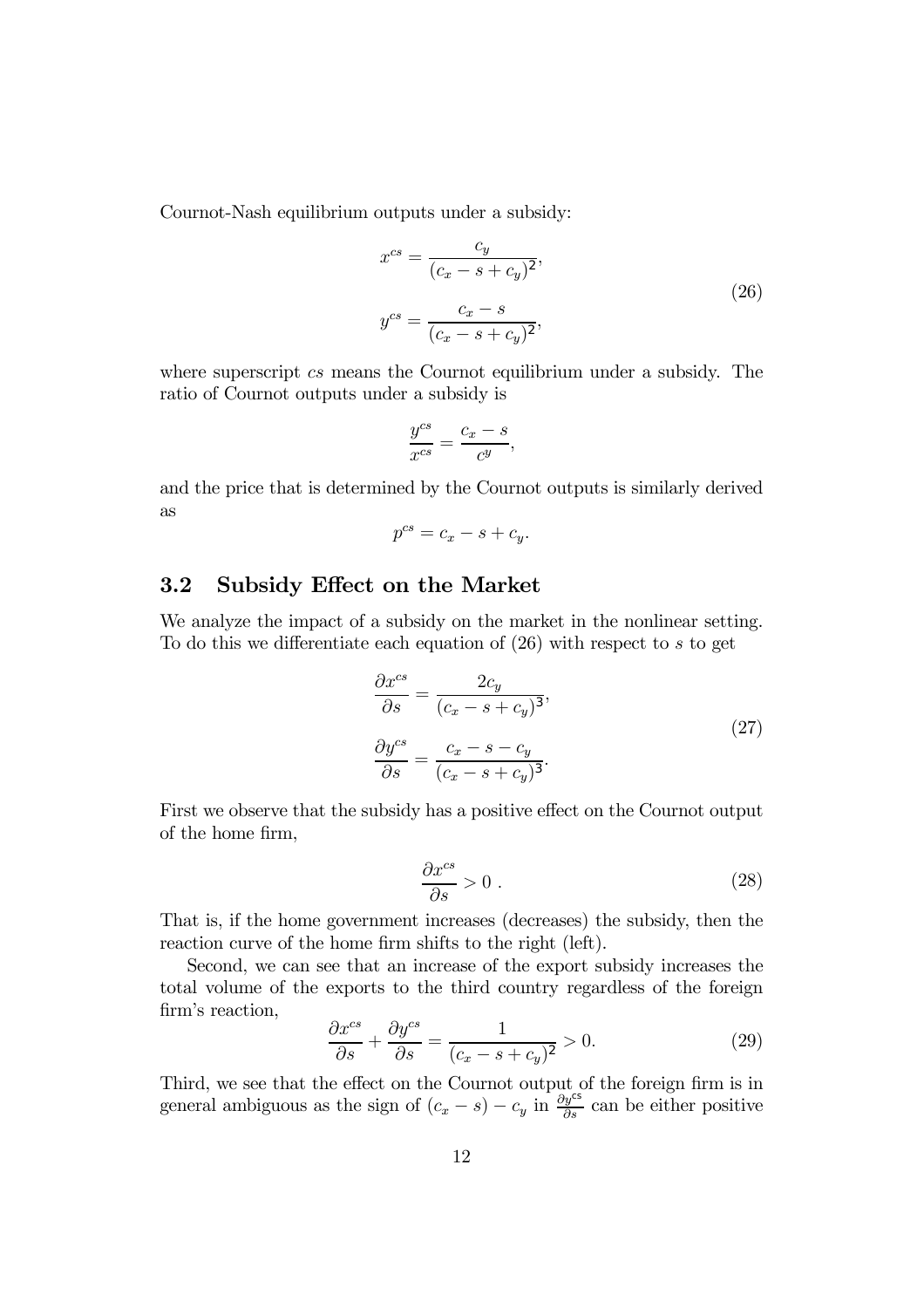or negative. In particular, depending on the relative magnitude of those two terms, we have

$$
\frac{\partial y^{cs}}{\partial s} < 0 \text{ if } k_s < 1,
$$
\n
$$
\frac{\partial y^{cs}}{\partial s} > 0 \text{ if } k_s > 1,
$$
\n
$$
(30)
$$

where  $k_s$  is a ratio of firms' marginal costs after the government intervention which is defined as

$$
k_s = \frac{c_x - s}{c_y}.\tag{31}
$$

As the characteristics of the reaction curves of the home firm and the foreign firm are the same as those obtained in the case without subsidy, Proposition 1 and Proposition 2 are applicable to the case with a subsidy. With the same reasoning, the foreign firm regards its output as

strategic substitute if  $k_s < 1$ ,

strategic complement if  $k_s > 1$ .

Therefore it can be said that the subsidy s positively or negatively affects output of the foreign firm according to whether  $y^{cs}$  is the strategic complement or the strategic substitute.

The effect on home output is positive. This result is the same as that in the linear duopoly setting. However, contrary to the negative effect in the linear setting, the effect on foreign output can also be positive.<sup>6</sup> We summarize these results.

**Proposition 5** The subsidy of the home government has a positive effect on output of the home firm while it has either a negative effect on the foreign firm's output if the foreign output is a strategic substitute or a positive effect if the foreign output is a strategic complement. Further, regardless of the characterization of the related goods of the foreign firm, it has a positive effect on the total volume of exports to the third country.

 ${}^{6}$ In the Cournot-Nash duopoly competition with the linear inverse demand function, the equilibrium output of the home firm increases with subsidy by sacrificing the foreign firm's market share.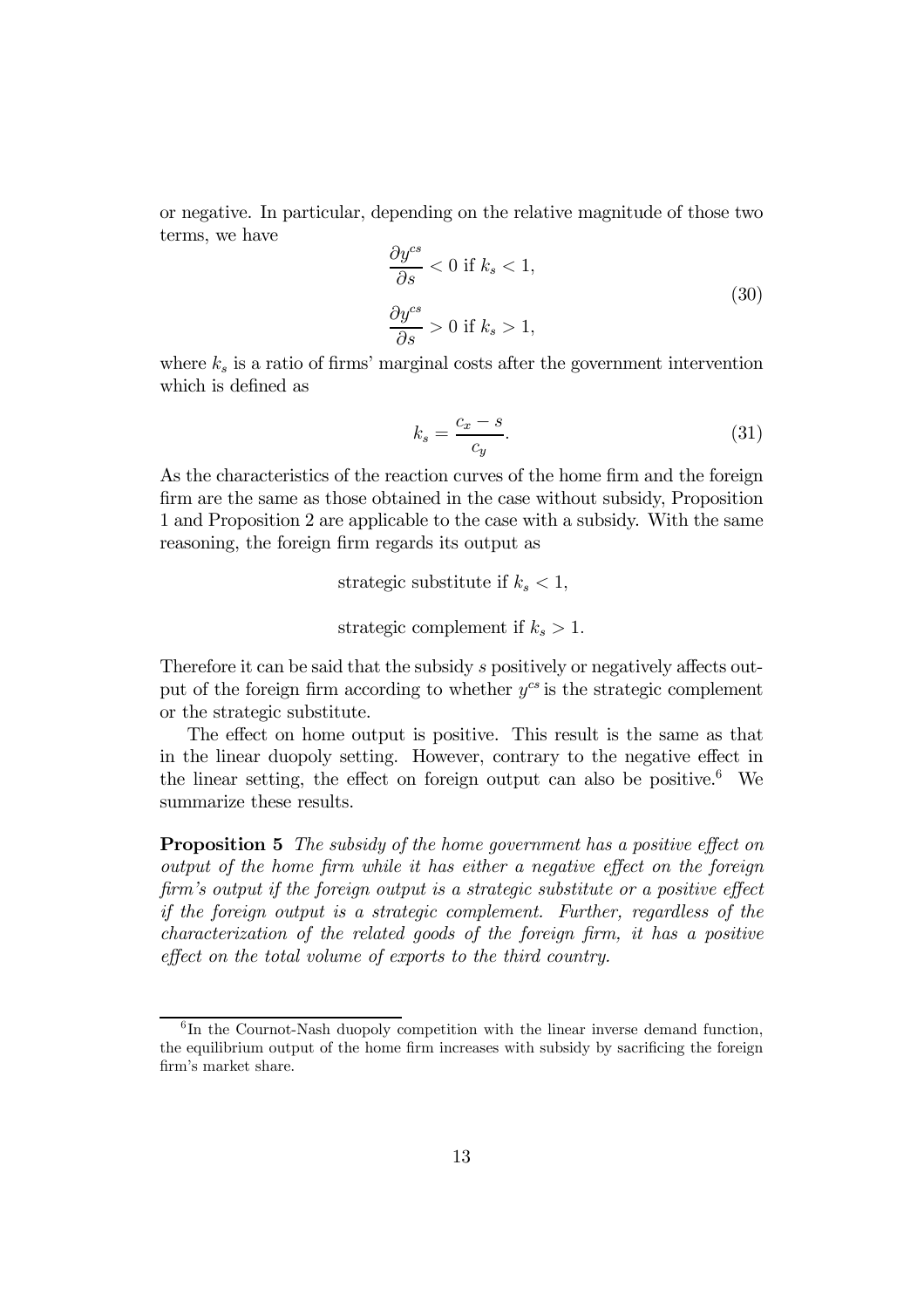### 3.3 Subsidy Effect on Profits

We can also analyze the impact of the subsidy on Cournot profits. Inserting the Cournot equilibrium output (26) into firms' profit functions yields the Cournot equilibrium profits under the subsidy:

$$
\Pi_h^{cs} = \frac{\mu}{c_x - s + c_y},
$$
\n
$$
\Pi_f^{cs} = \frac{\mu}{c_x - s + c_y} \Pi_2,
$$
\n
$$
\Pi_f^{cs} = \frac{c_x - s}{c_x - s + c_y}.
$$
\n(32)

The usual differentiating procedure produces changes in the equilibrium profits caused by the government strategy,

$$
\frac{\partial \Pi_h^{cs}}{\partial s} = \frac{2c_y^2}{(c_x - s + c_y)^3} > 0,
$$
\n
$$
\frac{\partial \Pi_f^{cs}}{\partial s} = -\frac{2c_y(c_x - s)}{(c_x - s + c_y)^3} < 0.
$$
\n(33)

The subsidy has a positive effect on the home firm's profit. However, the home government subsidy has a negative effect on the foreign firm's profit.

### 3.4 Optimal Subsidy

In this subsection we look into the first stage. Given the equilibrium output in the second stage, the home government now has to decide the optimal level of subsidy. This is why the home government is called a Stackelberg-leader. As the home government is assumed to maximize the home country's welfare, we define the welfare of the home country as the total sum of the profit of the home firm less total subsidy:

$$
W = \{ R(x^{cs}, y^{cs}) - (c_x - s)x^{cs} \} - sx^{cs},
$$
\n(34)

where R denotes the revenue. Substituting  $(26)$  for  $(34)$  and differentiating it with respect to s yields

$$
\frac{dW}{ds} = \frac{1}{2\pi} \frac{\partial R}{\partial x} - c_x \frac{1}{2\pi} \frac{\partial x^{cs}}{\partial s} + \frac{\partial R}{\partial y} \frac{\partial y^{cs}}{\partial s} \tag{35}
$$

Taking account of the first-order condition for the profit maximization of the home firm,

$$
\frac{\partial R}{\partial x} - (c_x - s) = 0,
$$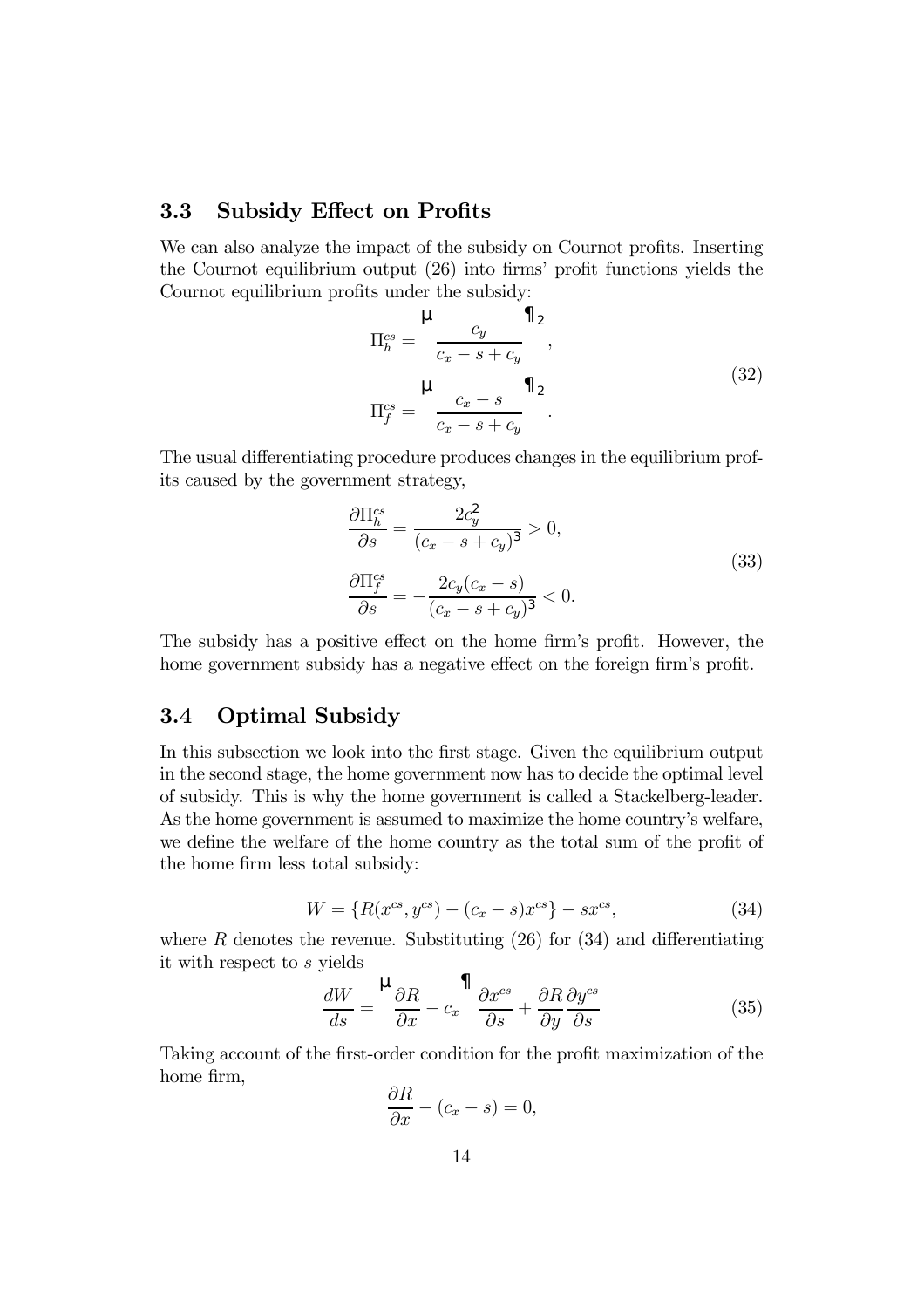and the first-order condition for the government's maximization problem,  $\frac{dW}{ds} = 0$ , yields

$$
s = \frac{\partial R}{\partial y} \frac{\partial y^{cs} / \partial s}{\partial x^{cs} / \partial s},\tag{36}
$$

where

$$
\frac{\partial R}{\partial y} = \frac{-x^{cs}}{(x^{cs} + y^{cs})^2},
$$

$$
\frac{\partial y^c/\partial s}{\partial x^c/\partial s} = \frac{c_x - s - c_y}{2c_y}.
$$

Inserting (26) into (36) and solving it for s gives the optimal level of subsidy,

$$
s^* = c_y - c_x. \tag{37}
$$

So we have  $s^*$  S  $0 \Longrightarrow k$  S 1, which is equal to Proposition 1 in Bandyopadhyay (1997). Depending on the firm's relative competitiveness, the optimal trade policy becomes either an export subsidy, laissez-faire, or an export tax. Before government intervention, if the home firm is more efficient than the foreign firm,  $c_y > c_x$ , the home firm regards x as strategic complements and the foreign firm regards  $y$  as strategic substitutes. As a result, the optimal policy is an export subsidy,  $s^* > 0$ . By the same token, if the home firm is less efficient than the foreign firm, the home firm regards  $x$  as strategic substitutes and the foreign firm regards y as strategic complements so that an export tax is optimal,  $s^* < 0$ . Only when the two firms have the same marginal cost, no intervention by the home government is optimal,  $s^* = 0$ .

#### 3.5 Stackelberg Equilibrium

Now that we have the optimal value of the home government's trade policy, the SPNE outcomes in the Stackelberg competition can be derived by inserting the optimal level of subsidy  $s^*$  for the equilibrium output in the second stage. Then, by inserting  $(37)$  into  $(26)$ ,  $(32)$ , and  $(34)$ , we have the SPNE output of each firm as well as other SPNE outcomes: the output of each firm is

$$
x^{S} = \frac{c_{y}}{4c_{x}^{2}} \text{ and } y^{S} = \frac{2c_{x} - c_{y}}{4c_{x}^{2}},
$$
\n(38)

associated profits of each firm and the optimal welfare of the home country are  $\ddot{\phantom{a}}$  $\blacksquare$  $\overline{11}$  $\blacksquare$ 

$$
\Pi_h^S = \frac{\mu_{c_y}}{2c_x}, \quad \Pi_f^S = \frac{\mu_{2c_x - c_y}}{2c_x} \quad \text{and } W^S = \frac{c_y}{4c_x}, \tag{39}
$$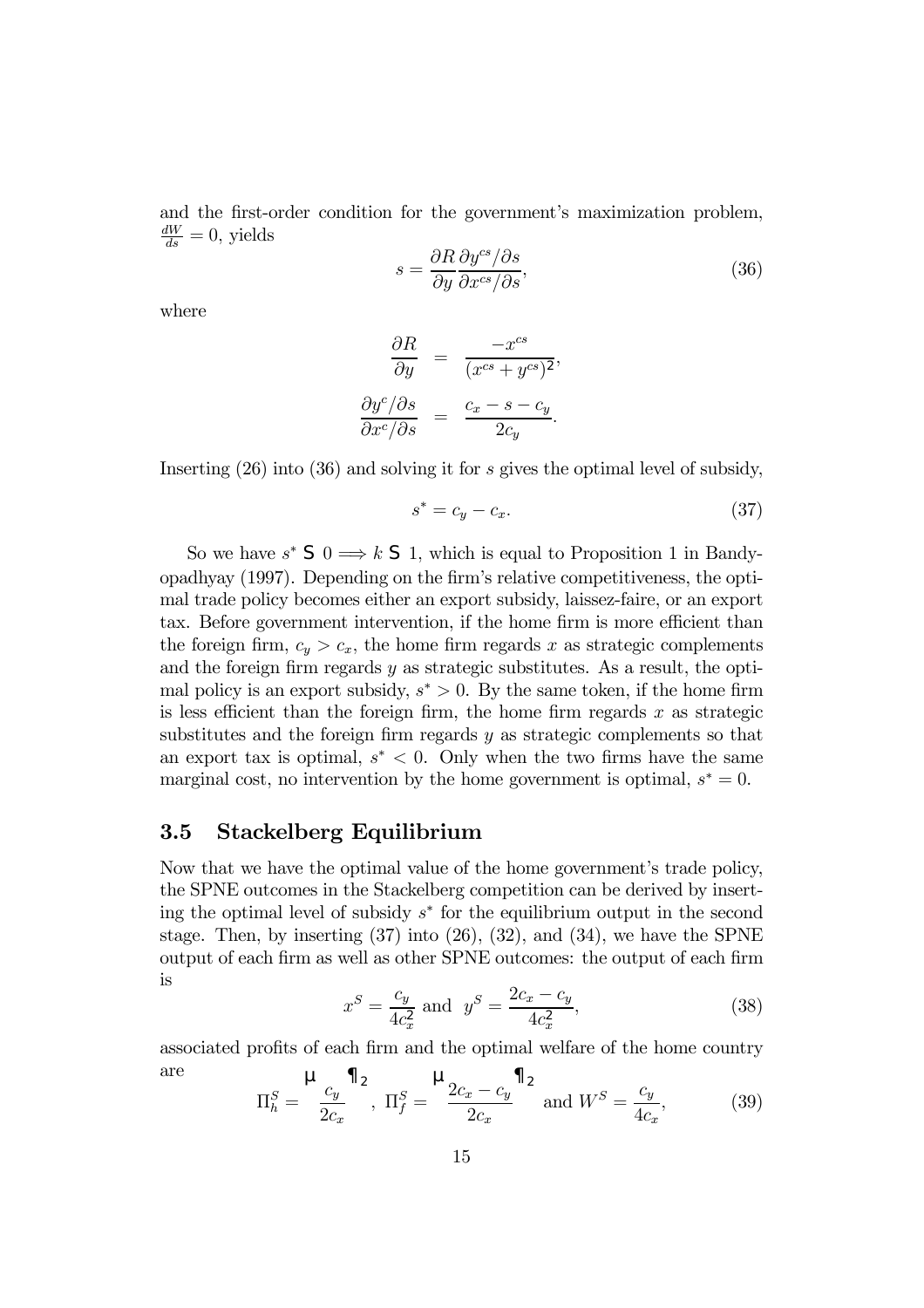where superscript  $S$  attached to the variables implies the Stackelberg equilibrium. Note that when the foreign firm is less competitive at the Stackelberg equilibrium to such an extent that  $2c_x - c_y \leq 0$  holds, then the foreign firm does not export and thus the home firm monopolizes the third country market. To avoid such an interesting case, we assume  $2c_x - c_y > 0$  hereafter.

If we substitute the optimal subsidy  $s^*$  into (31), the ratio of the marginal costs in the case with a subsidy is

$$
k_s^* = \frac{2c_x - c_y}{c_y} \text{ R1} \Leftrightarrow k \text{ R1}.
$$
 (40)

provided  $2c_x - c_y > 0$ . Thus the economic condition to define the strategic related goods in the case with a subsidy is the same as that in the case without subsidy. From  $(38)$  and  $(39)$ , the ratios of Stackelberg outputs and Stackelberg profits are given by

$$
\frac{y^S}{x^S} = k_s^* \text{ and } \frac{\Pi_f^S}{\Pi_h^S} = \frac{\mu_y s}{x^S}.
$$
\n(41)

According to (40), we can have a similar result to the Stackelberg equilibrium in the case with an optimal subsidy with the one at the Cournot equilibrium obtained in the case with no subsidy summarized in Proposition 4,

if 
$$
k \mathsf{R} 1
$$
, then  $x^S \mathsf{S} y^S$  and  $\Pi_h^S \mathsf{S} \Pi_f^S$ . (42)

For a graphical understanding of the optimal trade policy, we illustrate the reaction curves before and after the government intervention and the isoprofit curves of the home firm. The Cournot-Nash equilibrium is denoted by C and the Stackelberg equilibrium by  $S$  in Figures 3 and 4 where the pictures in the right figure are enlargements of those in the left figure. Reaction curves with no subsidy are depicted with solid lines while the reaction curves with the optimal subsidy are depicted with bold dotted lines in both figures. Two isoprofit curves of the home firms are illustrated with normal dotted lines in the right figure. There, one locus is horizontal at the Cournot equilibrium and the other touches the reaction curve of the foreign firm at the Stackelberg equilibrium. It can be observed that the isoprofit curve passing through the Cournot equilibrium is located above the isoprofit curve passing through the Stackelberg equilibrium, which implies the profit of the home firm after the government intervention is higher than the profit before. Alternatively put, the Stackelberg profit of the home firm is higher than the Cournot profit.

In Figure 3, we depict the case in which the home firm is relatively efficient to the foreign firm, i.e.,  $k < 1$ . According to Proposition 3, x is a strategic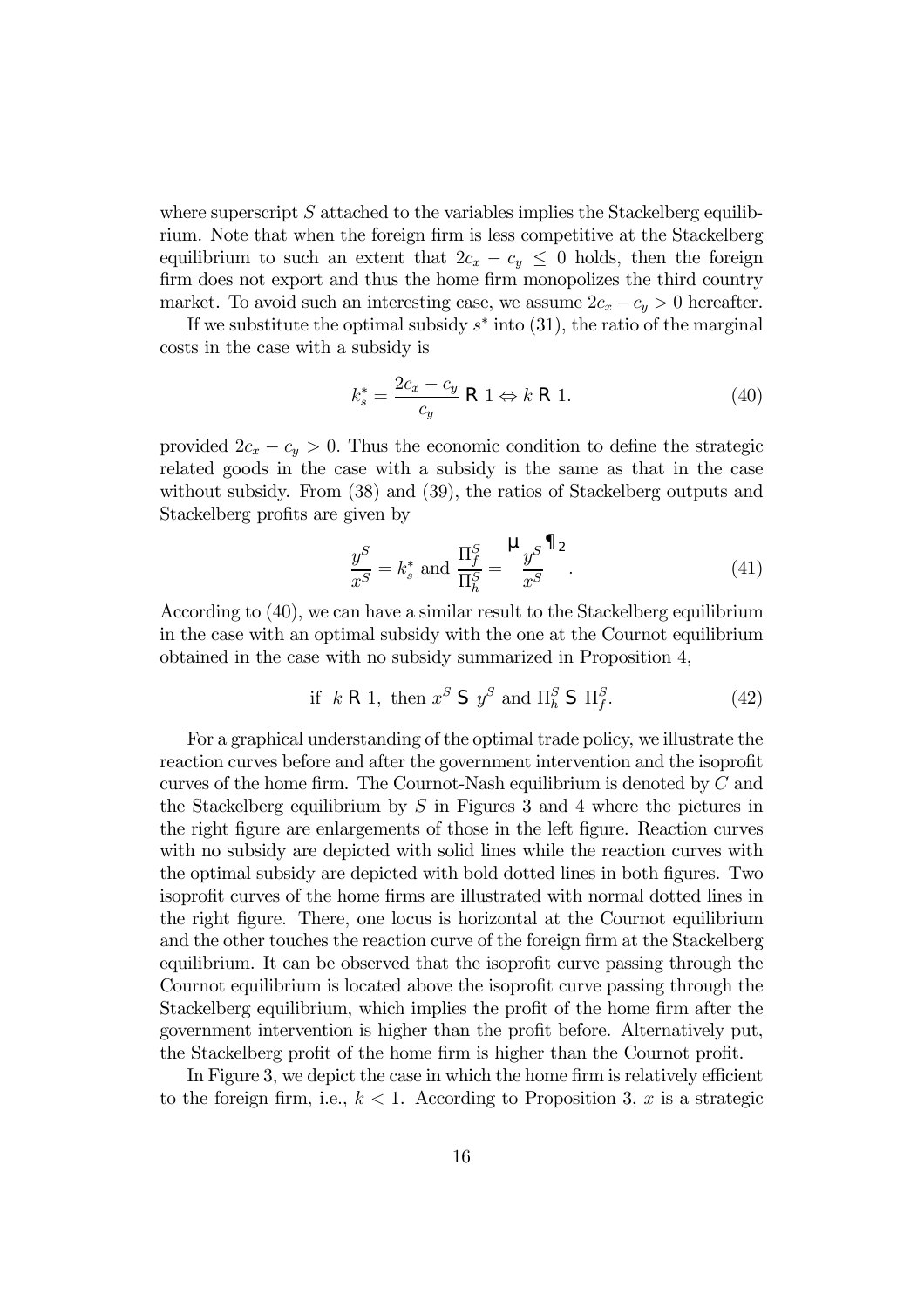complement and  $y$  is a strategic substitute.<sup>7</sup> Subsidizing the home firm shifts the reaction curve of the home firm rightward. Since  $\frac{\partial x^{cs}}{\partial x^{cs}}$ ∂s > 0 and  $\partial y^{cs}$ ∂s  $<$  0 by (33), its effect is to encourage more production of x and less production of  $y$ . In consequence, the welfare of the home country is increased at the Stackelberg equilibrium as compared to the Cournot equilibrium as illustrated in the right figure in which the isoprofit curve is shifted downward.



Figure 3. Positive Subsidy for (SC,SS) where  $c_x = 2$  and  $c_y = 3$ .

In Figure 4, we depict the case in which the home firm is relatively inefficient as compared to the foreign firm, i.e.,  $k > 1$ . According to Proposition 3 again,  $x$  is a strategic substitute and  $y$  a strategic complement. Since the positive subsidy shifts the reaction curve of the home firm rightward so that the home firm's isoprofit curve crosses at a higher point than  $C$ , which reduces the home country's welfare. Thus, it is optimal for the home government to restrict the production of the inefficient home firm by levying it an export tax. The export tax shifts the reaction curve of the home firm leftward, so that the Stackelberg equilibrium  $S$  is placed at the lower position than  $C$ .

 $7 (SC, SS)$  in Figure 3 means that the home firm regards its output as a strategic complement, and the foreign firm's a strategic substitute.  $(SS, SC)$  in Figure 4 below is defined in the same manner.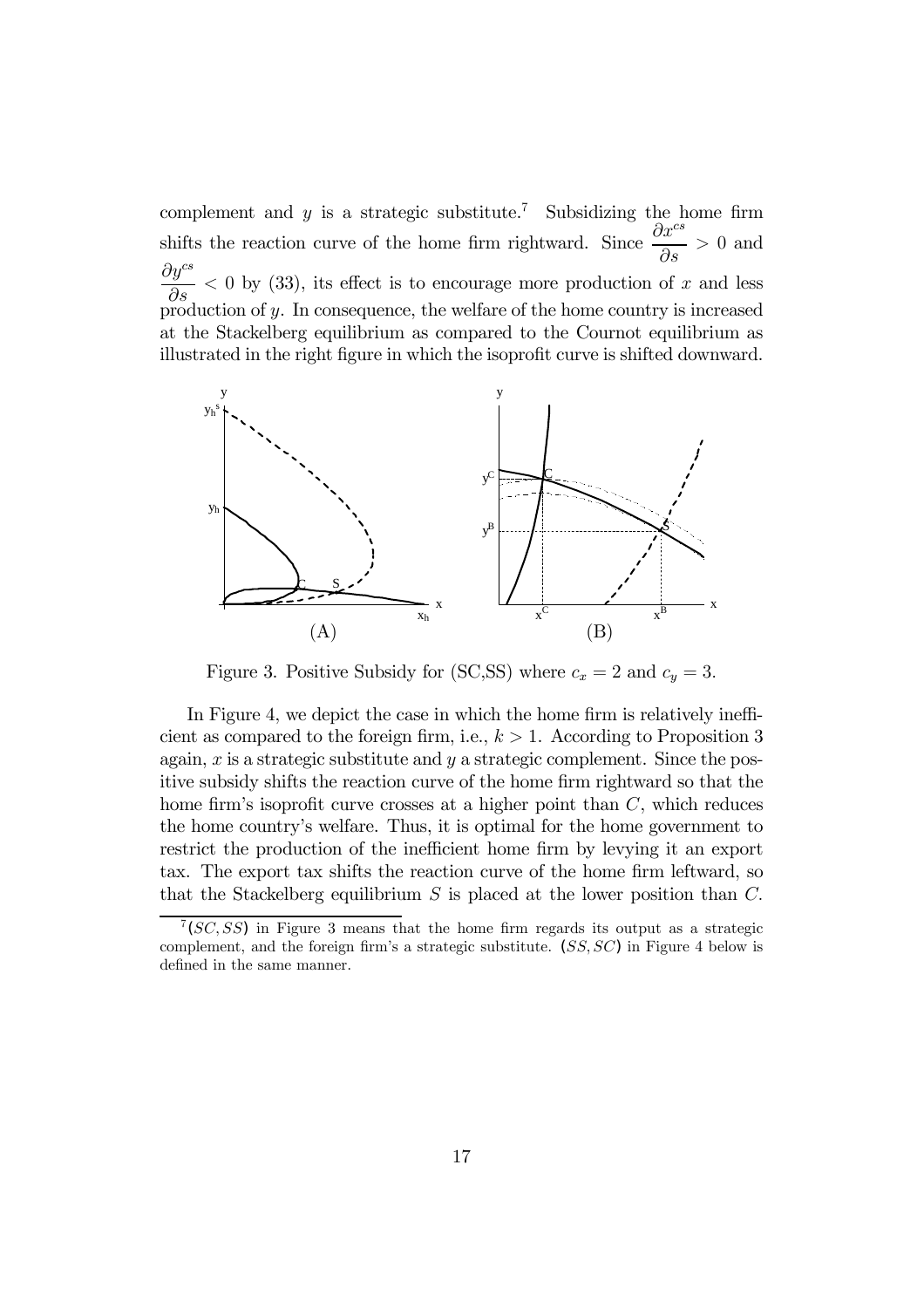

Figure 4. Export tax for (SS,SC) where  $c_x = 2$  and  $c_y = 1$ .

However, it is true that a production subsidy can generate an increase in exports that possibly reduces welfare of the home country. The general conclusion from the graphical analysis is that a positive subsidy benefits the home firm when the foreign firm regards its output as a strategic substitute and is harmful to the home firm when the foregin firm regards its output as a strategic complement.

### 4 Concluding Remarks

In the international duopoly models, Brander and Spencer [1985] and Eaton and Grossman [1986] derive opposite policy implications for an export subsidy and an export tax, respectively. This is because in the former, products are exogenously assumed to be strategic substitutes and, for the latter, strategic complements. In this paper, we introduced a hyperbolic function and explained that whether products are strategic substitutes or strategic complements depends on demand elasticity. Under a unit elastic demand curve, we showed that a firm's strategic behavior is endogenously determined by a firm's relative competitiveness, which relates to a firm's mound-shaped reaction curves. We also derive the conditions where the optimal trade policy will be an export subsidy or an export tax for the home firm.

As mentioned in footnote 4, the stability assumption for our model is critical to our results and we deal with unstable equilibria in a subsequent paper. Furthermore, a bilateral policy game before the duopolistic competition in the good market must also be investigated.